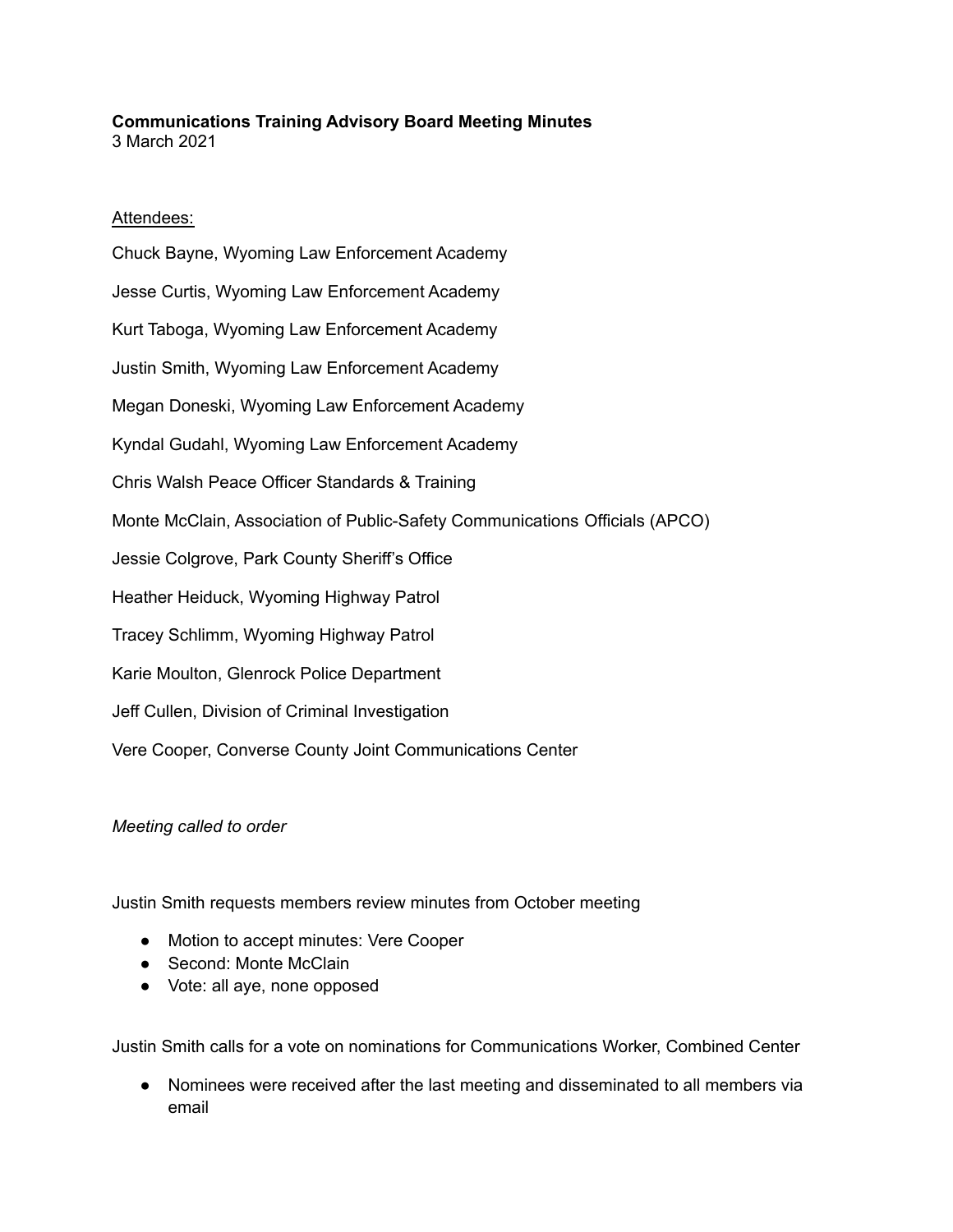- Nominees are:
	- o Casey Miller, Converse County Joint Communications Center
	- o Lori Jackson, Casper/Natrona County Public Safety Communication Center
	- o Tammy Cearns, Torrington Police Department
- Vote: all votes for Lori Jackson, none opposed
- Lori Jackson is now a member of the Board, with the present term expiring 31 December 2022

Jesse Curtis gives an update on the Academy's move to Acadis

- As stated in the email sent out to Chiefs & Sheriffs in December, the Academy is now using the same Acadis Portal as POST
- All upcoming training offered at the Academy will be registered for through Acadis
- If your agency has not yet designated officers with Training Coordinator permissions, send an email to megan.doneski@wyo.gov

Chuck Bayne opens the discussion on updating Communications Basic Training

- Most dispatchers receive NCIC training before taking Communications Basic
	- o Required within 6 months of hire
	- o Could be removed from Basic Training, to avoid duplication
- What's still relevant?
- What's the desired outcome of Basic Training?
	- o Currently, PSCB seems to be a check box, as opposed to a learning opportunity
	- o On the job training is robust for dispatchers, some agencies as long as 12 weeks
- The current Job Task Analysis is 12 years old
	- o Technology has evolved since then
- Most dispatchers have been working for a year before they come to Basic
	- *o Post-meeting note: a review of all available Basic application data from 2010-2020 showed that on average, there are 331 calendar days between a dispatcher's hire date and their Basic Training completion date.*
- Vere Cooper: Like the idea
	- o Would be helpful to have get classes like stress management earlier on in their career
	- o Map Reading would be more helpful right at the beginning
- Chris Walsh: Basic Training should be provided up front
	- o If putting it online would enable agencies to get it done earlier, that would be beneficial
- Chuck Bayne: Training would be available whenever needed
	- o No need to wait for a course start date
	- o Makes the student more responsible for their own learning
	- o Saves travel costs, time away from work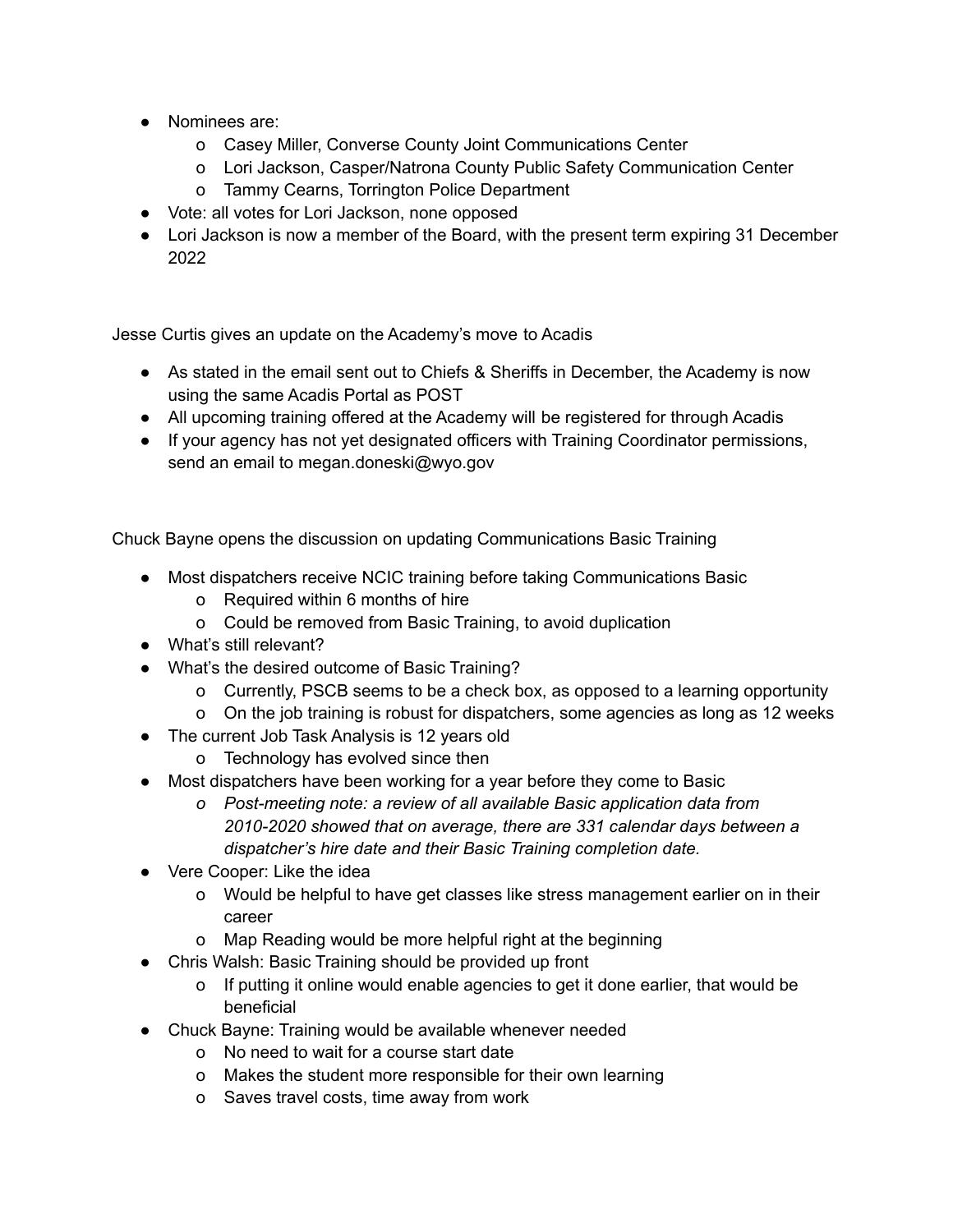- Vere Cooper: How would practicals be done?
- Jesse Curtis: Practicals could be completed at the home agency
	- o Material provided by WLEA
	- o Officers graded on "competencies"
- Monte McClain: Training at the home agency would be good, given the wide variety of systems used
	- o 13 different CAD vendors
	- o 3 emergency medical dispatch
	- o 4 radio systems
- Chuck Bayne: We don't have all those systems at the Academy
	- o It makes sense for a dispatcher to train with what they are using on the job
	- o WLEA would remain at the base, producing material, helping agencies with their specific needs
- Monte McClain: Would POST requirements for online vs in-person training for certification be an issue?
	- o In favor of agency specific training for Basic
	- o Would there be proof of successful practical?
		- Could potentially have audio or video file
- Chris Walsh: POST commission reviewing rules on in-person vs online, in light of COVID
	- o Rule change is likely, in favor of allowing more online
- Karie Moulton: There are benefits to in-person training
	- o Builds connections between officers
	- o Some classes are better in person
- Vere Cooper: Could the in-person subjects be offered as Advanced Training?
	- o For example, Courtroom Demeanor & Testimony
- Jesse Curtis: Online is ideal for "knowledge", in-person for "how to apply knowledge"
- Vere Cooper: APCO offers online Communications Basic, may be good example
- Heather Heiduck: Online class she took with APCO worked well
	- o There was good interaction between students and instructors
- Chuck Bayne: We need to compare WLEA Basic Training objectives vs what agencies are training
	- o Find out where the duplication is
	- o The main purpose is the outcome a well-trained dispatcher
- Monte McClain: Let's explore the online option
	- o Heather Heiduck agrees
	- o Karie Moulton agrees
	- o Vere Cooper agrees
- Chuck Bayne: The board needs to review the JTA what's relevant, what's not, what needs to be added
	- o Chuck Bayne, Jessie Colgrove, Karie Moulton, Vere Cooper, Monte McClain will review
- Next step: Reach out to other communications centers to review findings, determine if results are representative of the whole state